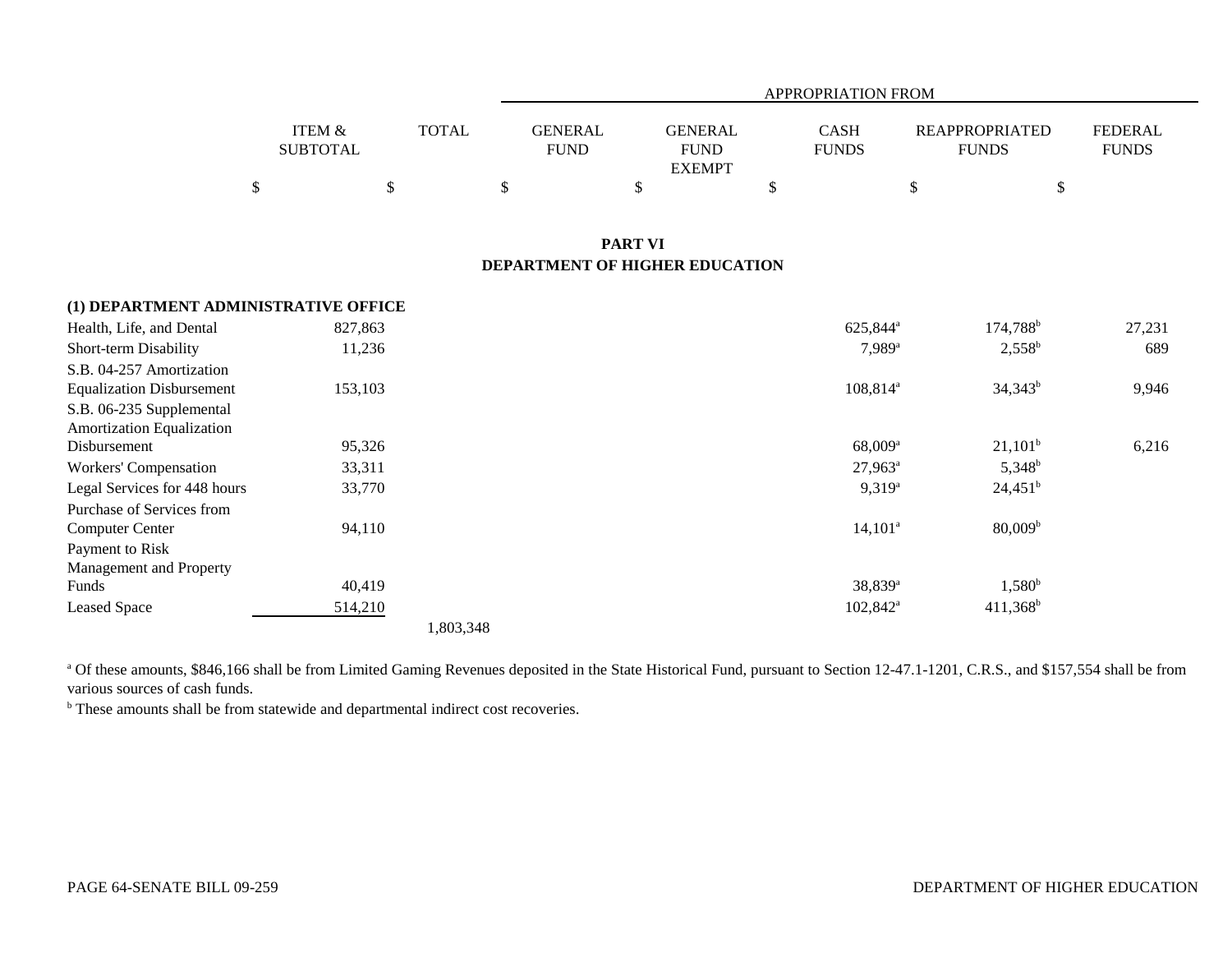|                                                                                                                                                                                                                       |                                      |              |                               |                                                |                             | APPROPRIATION FROM                  |                                        |                                |
|-----------------------------------------------------------------------------------------------------------------------------------------------------------------------------------------------------------------------|--------------------------------------|--------------|-------------------------------|------------------------------------------------|-----------------------------|-------------------------------------|----------------------------------------|--------------------------------|
|                                                                                                                                                                                                                       | <b>ITEM &amp;</b><br><b>SUBTOTAL</b> | <b>TOTAL</b> | <b>GENERAL</b><br><b>FUND</b> | <b>GENERAL</b><br><b>FUND</b><br><b>EXEMPT</b> | <b>CASH</b><br><b>FUNDS</b> |                                     | <b>REAPPROPRIATED</b><br><b>FUNDS</b>  | <b>FEDERAL</b><br><b>FUNDS</b> |
| $\$\,$                                                                                                                                                                                                                |                                      | \$           | \$                            | $\boldsymbol{\mathsf{S}}$                      | $\boldsymbol{\mathsf{S}}$   | $\mathbb{S}$                        | \$                                     |                                |
| (2) COLORADO COMMISSION ON HIGHER EDUCATION<br>(A) Administration                                                                                                                                                     |                                      |              |                               |                                                |                             |                                     |                                        |                                |
| Administration <sup>13a</sup>                                                                                                                                                                                         | 2,807,179                            |              |                               |                                                |                             | 159,735 <sup>a</sup>                | 2,269,848 <sup>b</sup><br>$(20.6$ FTE) | 377,596<br>$(3.6$ FTE)         |
| a This amount shall be from statewide and departmental indirect cost recoveries from CollegeInvest and College Assist.<br><sup>b</sup> This amount shall be from statewide and departmental indirect cost recoveries. |                                      |              |                               |                                                |                             |                                     |                                        |                                |
| (B) Division of Private<br><b>Occupational Schools</b>                                                                                                                                                                | 640,555                              |              |                               |                                                |                             | 640,555 <sup>a</sup><br>$(7.8$ FTE) |                                        |                                |
| <sup>a</sup> This amount shall be from the Private Occupational Schools Fund created in Section 12-59-116, C.R.S.                                                                                                     |                                      |              |                               |                                                |                             |                                     |                                        |                                |
| (C) Special Purpose<br>Western Interstate<br>Commission for Higher                                                                                                                                                    |                                      |              |                               |                                                |                             |                                     |                                        |                                |
| Education (WICHE)<br>WICHE - Optometry<br>Distribution to Higher                                                                                                                                                      | 120,000<br>399,000                   |              |                               |                                                |                             |                                     | $120,000^a$<br>399,000 <sup>a</sup>    |                                |
| <b>Education Competitive</b><br><b>Research Authority</b><br>Veterinary School Program                                                                                                                                | 330,000                              |              |                               |                                                |                             | $330,000^{\rm b}$                   |                                        |                                |
| Needs                                                                                                                                                                                                                 | 285,000                              |              |                               |                                                |                             | $122,600^{\circ}$                   | $162,400^a$                            |                                |
| Enrollment/Tuition and<br>Stipend Contingency <sup>14</sup>                                                                                                                                                           | 20,000,000<br>21,134,000             |              |                               |                                                |                             | $20,000,000$ <sup>d</sup>           |                                        |                                |

24,581,734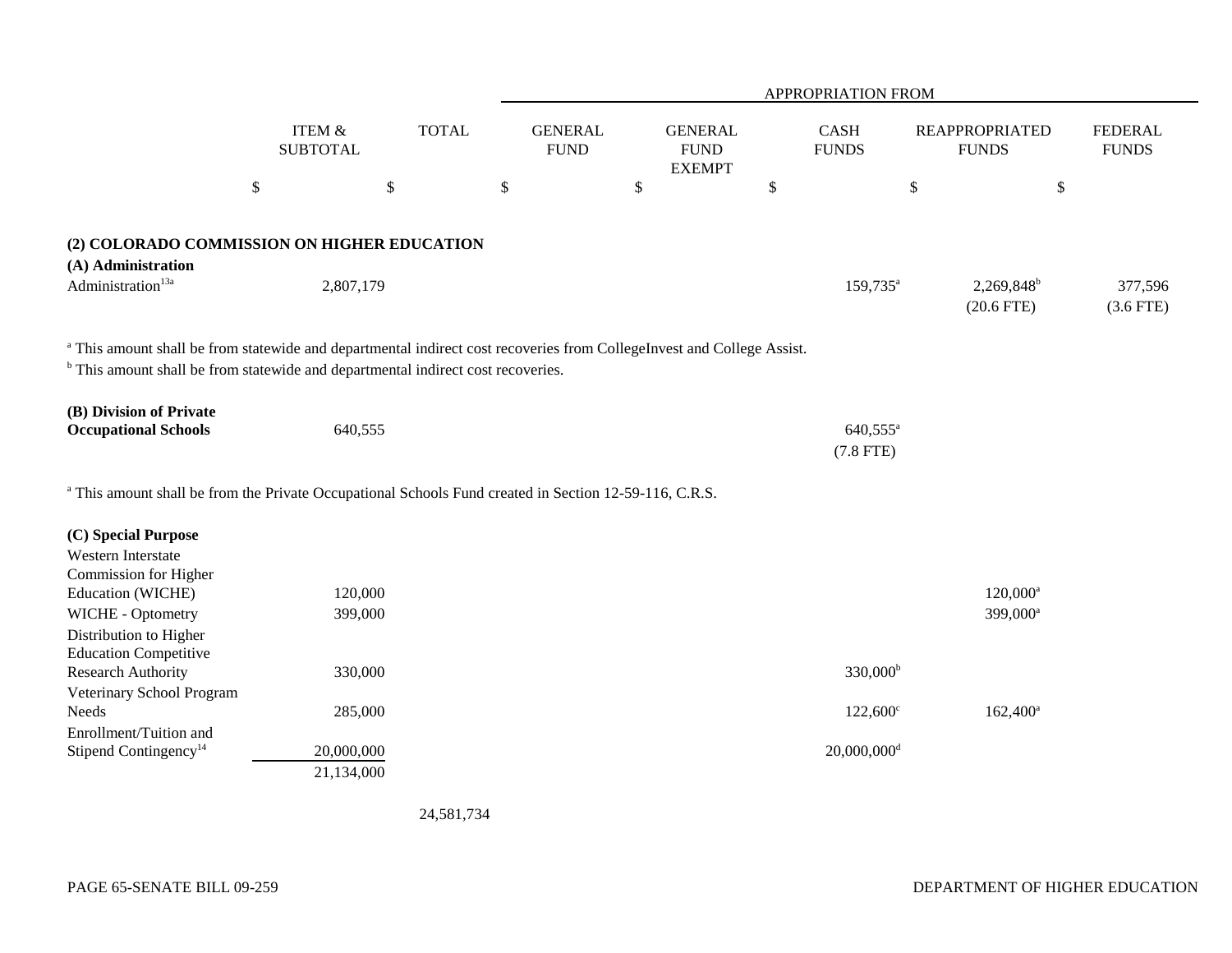|                                      |              |                        | APPROPRIATION FROM            |                             |                                |                                |  |  |  |  |
|--------------------------------------|--------------|------------------------|-------------------------------|-----------------------------|--------------------------------|--------------------------------|--|--|--|--|
| <b>ITEM &amp;</b><br><b>SUBTOTAL</b> | <b>TOTAL</b> | GENERAL<br><b>FUND</b> | <b>GENERAL</b><br><b>FUND</b> | <b>CASH</b><br><b>FUNDS</b> | REAPPROPRIATED<br><b>FUNDS</b> | <b>FEDERAL</b><br><b>FUNDS</b> |  |  |  |  |
|                                      |              |                        | <b>EXEMPT</b>                 |                             |                                |                                |  |  |  |  |
|                                      |              |                        |                               |                             |                                |                                |  |  |  |  |

<sup>a</sup> These amounts shall be from statewide and departmental indirect cost recoveries.

<sup>b</sup> This amount shall be from Waste Tire Recycling Development Cash Fund moneys deposited in the Innovative Higher Education Research Fund pursuant to Section 25-17-202 (3) (b) (III), C.R.S.

c This amount shall be from the Western Interstate Commission on Higher Education.

<sup>d</sup> This amount shall be from tuition and stipend revenue from the governing boards, in addition to what is appropriated to the governing boards. This spending authority may be transferred to the governing boards.

## **(3) COLORADO COMMISSION ON HIGHER EDUCATION FINANCIAL AID**

| (A) Need Based Grants                                                                       | 74,294,146 | 74,268,734  | $25,412^a$ |
|---------------------------------------------------------------------------------------------|------------|-------------|------------|
| <sup>a</sup> This amount shall be from statewide and departmental indirect cost recoveries. |            |             |            |
| (B) Work Study <sup>15</sup>                                                                | 16,612,357 | 16,612,357  |            |
| (C) Special Purpose                                                                         |            |             |            |
| Required Federal Match                                                                      | 3,026,350  | 1,726,350   | 1,300,000  |
| Veterans'/Law Enforcement/                                                                  |            |             |            |
| <b>POW Tuition Assistance</b>                                                               | 364,922    | 364,922     |            |
| <b>National Guard Tuition</b>                                                               |            |             |            |
| Assistance Fund <sup>16</sup>                                                               | 650,000    | 650,000     |            |
| Native American                                                                             |            |             |            |
| <b>Students/Fort Lewis College</b>                                                          | 9,622,969  | 9,622,969   |            |
| Nursing Teacher Loan                                                                        |            |             |            |
| Forgiveness Pilot                                                                           | 161,600    | 161,600     |            |
| <b>GEAR - UP</b>                                                                            | 600,000    |             | 600,000    |
| Teach Colorado Grant                                                                        | 500,000    | 500,000     |            |
|                                                                                             |            | $(0.2$ FTE) |            |
|                                                                                             | 14,925,841 |             |            |
|                                                                                             |            |             |            |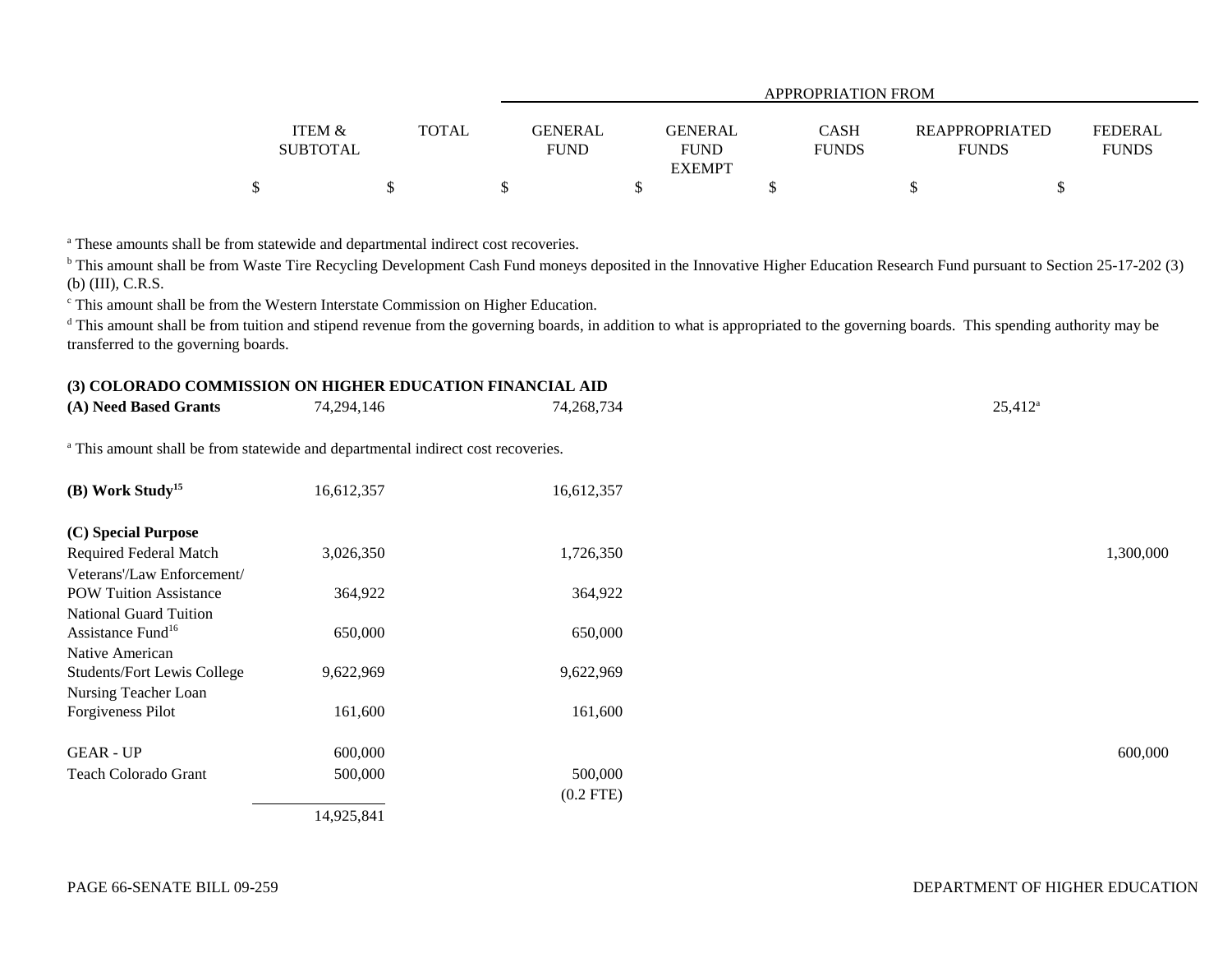|                                                                                                                                                                                                                                                                                                                                                                                   |                                       |              |                               |                                                 | APPROPRIATION FROM     |      |                                       |                                |
|-----------------------------------------------------------------------------------------------------------------------------------------------------------------------------------------------------------------------------------------------------------------------------------------------------------------------------------------------------------------------------------|---------------------------------------|--------------|-------------------------------|-------------------------------------------------|------------------------|------|---------------------------------------|--------------------------------|
|                                                                                                                                                                                                                                                                                                                                                                                   | <b>ITEM &amp;</b><br><b>SUBTOTAL</b>  | <b>TOTAL</b> | <b>GENERAL</b><br><b>FUND</b> | <b>GENERAL</b><br>${\rm FUND}$<br><b>EXEMPT</b> | CASH<br><b>FUNDS</b>   |      | <b>REAPPROPRIATED</b><br><b>FUNDS</b> | <b>FEDERAL</b><br><b>FUNDS</b> |
| \$                                                                                                                                                                                                                                                                                                                                                                                |                                       | $\$$         | \$<br>$\$$                    |                                                 | \$                     | $\$$ | \$                                    |                                |
|                                                                                                                                                                                                                                                                                                                                                                                   |                                       | 105,832,344  |                               |                                                 |                        |      |                                       |                                |
| (4) COLLEGE OPPORTUNITY FUND PROGRAM<br>(A) Stipends<br>Stipends for an estimated<br>132,785 eligible full-time<br>equivalent students attending<br>state institutions at \$2,040.00<br>per 30 credit hours<br>Stipends for an estimated<br>800 eligible full-time<br>equivalent students attending<br>participating private<br>institutions at \$1,020.00 per<br>30 credit hours | 270,881,400<br>816,000<br>271,697,400 |              | 271,697,400                   |                                                 |                        |      |                                       |                                |
| (B) Fee-for-service<br><b>Contracts with State</b><br><b>Institutions</b>                                                                                                                                                                                                                                                                                                         | 263,300,142                           | 534,997,542  | 263,300,142                   |                                                 |                        |      |                                       |                                |
| (5) GOVERNING BOARDS<br>(A) Trustees of Adams<br>State College <sup>17, 18</sup>                                                                                                                                                                                                                                                                                                  | 23,070,687<br>$(271.2$ FTE)           |              |                               |                                                 | 8,462,238 <sup>a</sup> |      | $12,149,322^b$                        | 2,459,127 <sup>c</sup>         |

<sup>a</sup> Of this amount, \$7,985,238 shall be from the students' share of tuition and \$477,000 shall be from academic fees and academic facility fees.

<sup>b</sup> Of this amount, \$2,656,080 shall be from General Fund appropriated to the College Opportunity Fund Program in the Department of Higher Education for student stipend payments and \$9,493,242 shall be from General Fund appropriated to the College Opportunity Fund Program in the Department of Higher Education for fee-for-service contracts.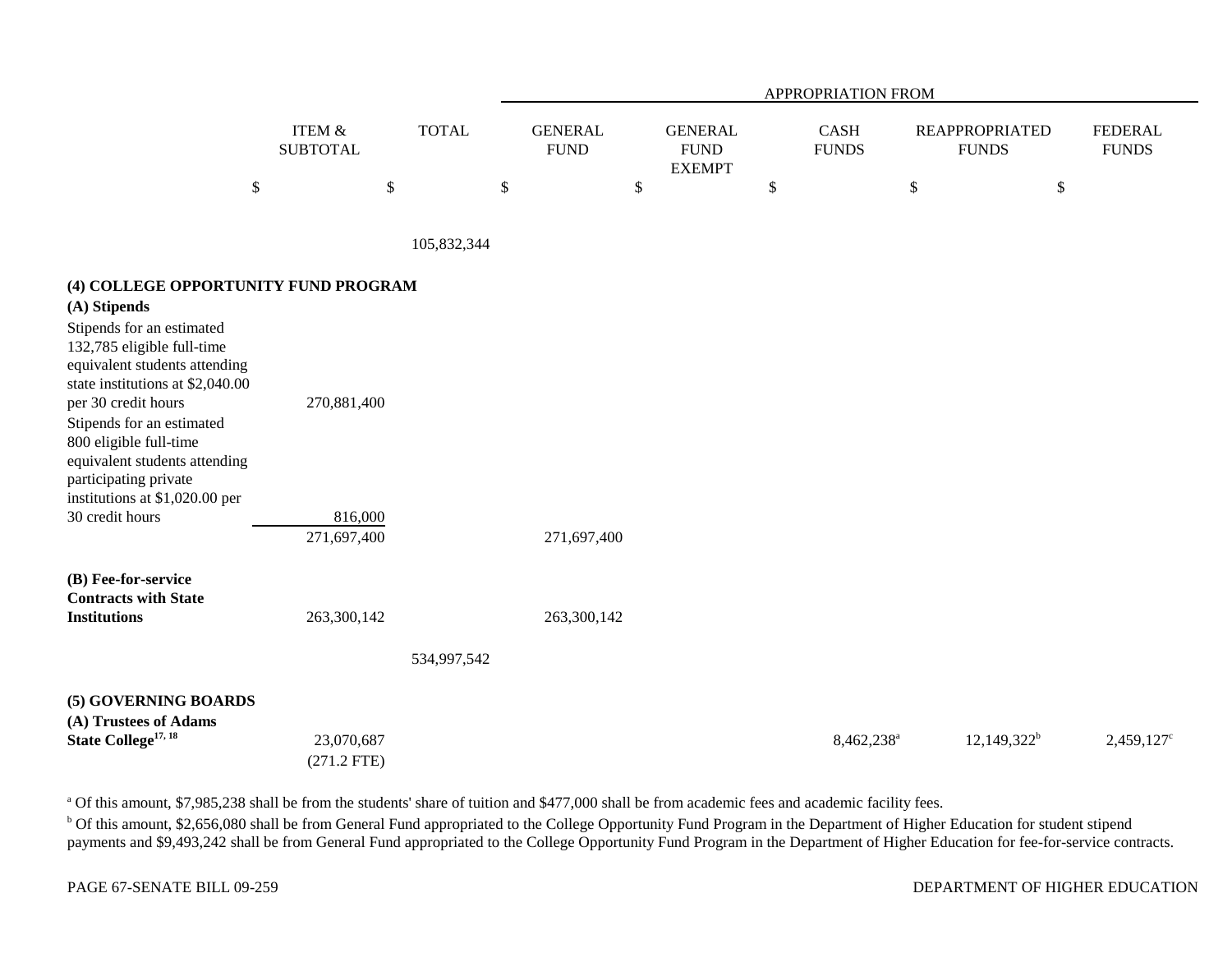|                   |              |             | <b>APPROPRIATION FROM</b> |              |                       |                |  |  |  |
|-------------------|--------------|-------------|---------------------------|--------------|-----------------------|----------------|--|--|--|
|                   |              |             |                           |              |                       |                |  |  |  |
| <b>ITEM &amp;</b> | <b>TOTAL</b> | GENERAL     | <b>GENERAL</b>            | <b>CASH</b>  | <b>REAPPROPRIATED</b> | <b>FEDERAL</b> |  |  |  |
| <b>SUBTOTAL</b>   |              | <b>FUND</b> | <b>FUND</b>               | <b>FUNDS</b> | <b>FUNDS</b>          | <b>FUNDS</b>   |  |  |  |
|                   |              |             | <b>EXEMPT</b>             |              |                       |                |  |  |  |
| Φ                 |              |             |                           |              |                       |                |  |  |  |

<sup>c</sup> This amount reflects funds anticipated to be received from the Education Stabilization Fund pursuant to the federal American Recovery and Reinvestment Act of 2009.

| (B) Trustees of Mesa State |             |                           |                |                     |
|----------------------------|-------------|---------------------------|----------------|---------------------|
| $\text{College}^{17, 18}$  | 52,237,814  | $28,232,207$ <sup>a</sup> | $19,888,392^b$ | $4,117,215^{\circ}$ |
|                            | (508.9 FTE) |                           |                |                     |

<sup>a</sup> Of this amount, \$27,802,207 shall be from the students' share of tuition and \$430,000 shall be from academic fees and academic facility fees.

<sup>b</sup> Of this amount, \$9,014,760 shall be from General Fund appropriated to the College Opportunity Fund Program in the Department of Higher Education for student stipend payments and \$10,873,632 shall be from General Fund appropriated to the College Opportunity Fund Program in the Department of Higher Education for fee-for-service contracts. <sup>c</sup> This amount reflects funds anticipated to be received from the Education Stabilization Fund pursuant to the federal American Recovery and Reinvestment Act of 2009.

| (C) Trustees of                   |               |                         |                         |            |
|-----------------------------------|---------------|-------------------------|-------------------------|------------|
| <b>Metropolitan State College</b> |               |                         |                         |            |
| of Denver <sup>17, 18</sup>       | 116,267,146   | 66,553,734 <sup>a</sup> | 39,778,568 <sup>b</sup> | 9,934,844° |
|                                   | (1,196.9 FTE) |                         |                         |            |

a Of this amount,\$61,554,091 shall be from the students' share of tuition and \$4,999,643 shall be from academic fees and academic facility fees.

b Of this amount, \$34,578,000 shall be from General Fund appropriated to the College Opportunity Fund Program in the Department of Higher Education for student stipend payments and \$5,200,568 shall be from General Fund appropriated to the College Opportunity Fund Program in the Department of Higher Education for fee-for-service contracts. <sup>c</sup> This amount reflects funds anticipated to be received from the Education Stabilization Fund pursuant to the federal American Recovery and Reinvestment Act of 2009.

| (D) Trustees of Western         |               |                     |               |                        |
|---------------------------------|---------------|---------------------|---------------|------------------------|
| State College <sup>17, 18</sup> | 21,529,464    | $9,356,447^{\circ}$ | $9,892,147^b$ | 2,280,870 <sup>c</sup> |
|                                 | $(242.3$ FTE) |                     |               |                        |

<sup>a</sup> This amount shall be from the students' share of tuition.

<sup>b</sup> Of this amount, \$2,921,280 shall be from General Fund appropriated to the College Opportunity Fund Program in the Department of Higher Education for student stipend payments and \$6,970,867 shall be from General Fund appropriated to the College Opportunity Fund Program in the Department of Higher Education for fee-for-service contracts. <sup>c</sup> This amount reflects funds anticipated to be received from the Education Stabilization Fund pursuant to the federal American Recovery and Reinvestment Act of 2009.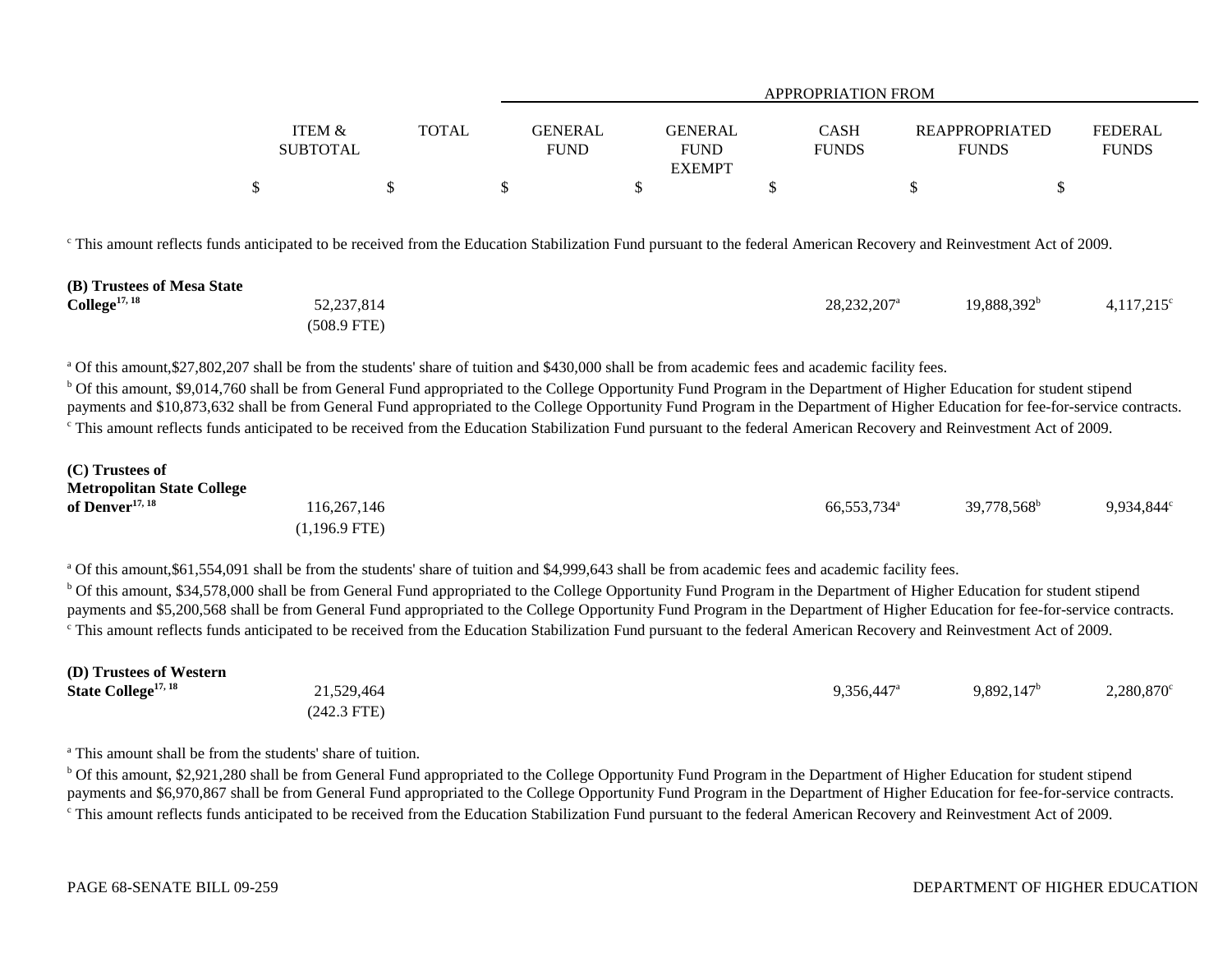|                                                                                        |                                |              | APPROPRIATION FROM            |    |                                                |    |                             |    |                                       |    |                         |
|----------------------------------------------------------------------------------------|--------------------------------|--------------|-------------------------------|----|------------------------------------------------|----|-----------------------------|----|---------------------------------------|----|-------------------------|
|                                                                                        | ITEM &<br><b>SUBTOTAL</b>      | <b>TOTAL</b> | <b>GENERAL</b><br><b>FUND</b> |    | <b>GENERAL</b><br><b>FUND</b><br><b>EXEMPT</b> |    | <b>CASH</b><br><b>FUNDS</b> |    | <b>REAPPROPRIATED</b><br><b>FUNDS</b> |    | FEDERAL<br><b>FUNDS</b> |
|                                                                                        | \$                             | \$           | \$                            | \$ |                                                | \$ |                             | \$ |                                       | \$ |                         |
| (E) Board of Governors of<br>the Colorado State<br>University System <sup>17, 18</sup> | 389,266,321<br>$(4,228.0$ FTE) |              |                               |    |                                                |    | 242,204,809 <sup>a</sup>    |    | 113,790,028 <sup>b</sup>              |    | 33,271,484°             |

<sup>a</sup> Of this amount, \$229,971,109 shall be from the students' share of tuition and \$12,233,700 shall be from academic fees and academic facility fees.

<sup>b</sup> Of this amount, \$41,524,200 shall be from General Fund appropriated to the College Opportunity Fund Program in the Department of Higher Education for student stipend payments, \$72,095,828 shall be from General Fund appropriated to the College Opportunity Fund Program in the Department of Higher Education for fee-for-service contracts, and \$170,000 shall be from moneys appropriated to the Department of Local Affairs from the Local Government Mineral Impact Fund created in Section 34-63-102 (5) (a) (I), C.R.S. The amount from the Local Government Mineral Impact Fund represents a 2009 calendar year grant, and any unexpended balance on June 30, 2009, is intended to roll forward and remain available for expenditure through June 30, 2010.

<sup>c</sup> This amount reflects funds anticipated to be received from the Education Stabilization Fund pursuant to the federal American Recovery and Reinvestment Act of 2009.

| (F) Trustees of Fort Lewis |               |                         |               |                        |
|----------------------------|---------------|-------------------------|---------------|------------------------|
| $\text{College}^{17, 18}$  | 40,290,538    | 27.506.208 <sup>a</sup> | $8,805,822^b$ | 3,978,508 <sup>c</sup> |
|                            | $(461.9$ FTE) |                         |               |                        |

<sup>a</sup> Of this amount, \$26,506,208 shall be from the students' share of tuition and \$1,000,000 shall be from academic fees and academic facility fees.

<sup>b</sup> Of this amount, \$4,706,280 shall be from General Fund appropriated to the College Opportunity Fund Program in the Department of Higher Education for student stipend payments, \$4,051,542 shall be from General Fund appropriated to the College Opportunity Fund Program in the Department of Higher Education for fee-for-service contracts, and \$48,000 shall be from moneys appropriated to the Department of Local Affairs from the Local Government Mineral Impact Fund created in Section 34-63-102 (5) (a) (I), C.R.S. The amount from the Local Government Mineral Impact Fund represents a 2009 calendar year grant, and any unexpended balance on June 30, 2009, is intended to roll forward and remain available for expenditure through June 30, 2010.

c This amount reflects funds anticipated to be received from the Education Stabilization Fund pursuant to the federal American Recovery and Reinvestment Act of 2009.

| (G) Regents of the                       |                 |                          |                 |             |
|------------------------------------------|-----------------|--------------------------|-----------------|-------------|
| University of Colorado <sup>17, 18</sup> | 850,646,194     | 640,889,214 <sup>a</sup> | $159,761,513^b$ | 49,995,467° |
|                                          | $(6.914.5$ FTE) |                          |                 |             |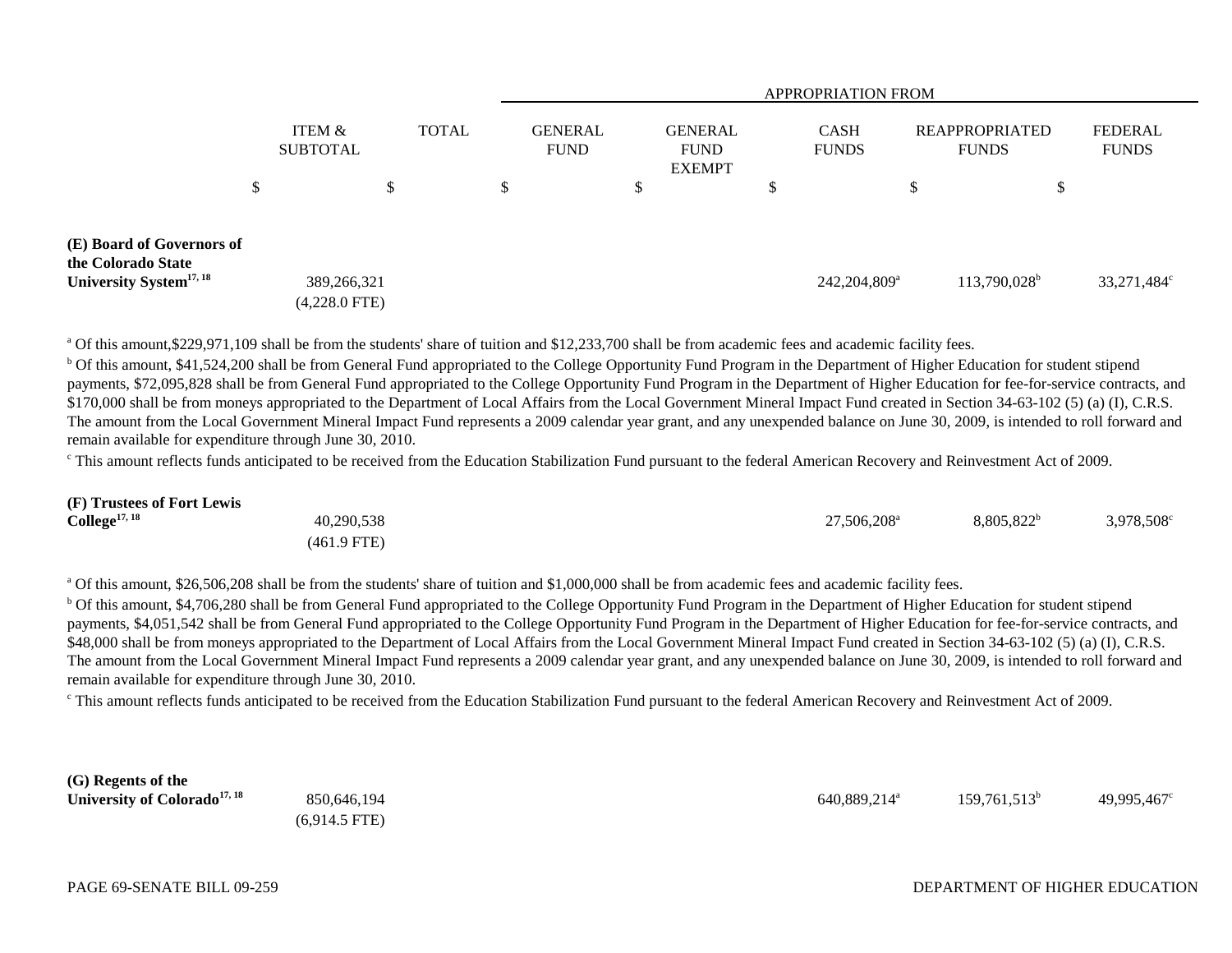|                                      |              |                               | APPROPRIATION FROM                             |                      |                                       |                                |  |  |  |  |
|--------------------------------------|--------------|-------------------------------|------------------------------------------------|----------------------|---------------------------------------|--------------------------------|--|--|--|--|
| <b>ITEM &amp;</b><br><b>SUBTOTAL</b> | <b>TOTAL</b> | <b>GENERAL</b><br><b>FUND</b> | <b>GENERAL</b><br><b>FUND</b><br><b>EXEMPT</b> | CASH<br><b>FUNDS</b> | <b>REAPPROPRIATED</b><br><b>FUNDS</b> | <b>FEDERAL</b><br><b>FUNDS</b> |  |  |  |  |
|                                      |              |                               |                                                |                      |                                       |                                |  |  |  |  |

<sup>a</sup> Of this amount, \$597,418,338 shall be from the students' share of tuition, \$26,058,305 shall be from academic fees and academic facility fees, and \$17,412,571 shall be from the Tobacco Litigation Settlement Moneys Health Education Fund pursuant to Section 24-75-1104.5 (1.5) (a) (I), C.R.S.

<sup>b</sup> Of this amount, \$59,051,880 shall be from General Fund appropriated to the College Opportunity Fund Program in the Department of Higher Education for student stipend payments, \$100,052,102 shall be from General Fund appropriated to the College Opportunity Fund Program in the Department of Higher Education for fee-for-service contracts, and \$657,531 shall be from moneys appropriated to the Department of Local Affairs from the Local Government Mineral Impact Fund created in Section 34-63-102 (5) (a) (I), C.R.S. The amount from the Local Government Mineral Impact Fund represents a 2009 calendar year grant, and any unexpended balance on June 30, 2009, is intended to roll forward and remain available for expenditure through June 30, 2010.

c This amount reflects funds anticipated to be received from the Education Stabilization Fund pursuant to the federal American Recovery and Reinvestment Act of 2009.

| (H) Trustees of the       |               |                         |                      |                     |
|---------------------------|---------------|-------------------------|----------------------|---------------------|
| <b>Colorado School of</b> |               |                         |                      |                     |
| $\mathbf{Mines}^{17, 18}$ | 92,110,121    | 68.872.735 <sup>a</sup> | $18,793,625^{\circ}$ | $4,443,761^{\circ}$ |
|                           | $(667.5$ FTE) |                         |                      |                     |

<sup>a</sup> Of this amount, \$66,722,735 shall be from the students' share of tuition and \$2,150,000 shall be from academic fees and academic facility fees.

<sup>b</sup> Of this amount, \$5,526,360 shall be from General Fund appropriated to the College Opportunity Fund Program in the Department of Higher Education for student stipend payments and \$13,267,265 shall be from General Fund appropriated to the College Opportunity Fund Program in the Department of Higher Education for fee-for-service contracts. <sup>c</sup> This amount reflects funds anticipated to be received from the Education Stabilization Fund pursuant to the federal American Recovery and Reinvestment Act of 2009.

| (I) University of Northern |               |                         |                      |                     |
|----------------------------|---------------|-------------------------|----------------------|---------------------|
| Colorado <sup>17, 18</sup> | 103, 141, 988 | 59.055.677 <sup>a</sup> | $35,176,878^{\rm b}$ | $8,909,433^{\circ}$ |
|                            | $(983.4$ FTE) |                         |                      |                     |

<sup>a</sup> Of this amount, \$56,013,623 shall be from the students' share of tuition and \$3,042,054 shall be from academic fees and academic facility fees.

<sup>b</sup> Of this amount, \$15,754,920 shall be from General Fund appropriated to the College Opportunity Fund Program in the Department of Higher Education for student stipend payments and \$19,421,958 shall be from General Fund appropriated to the College Opportunity Fund Program in the Department of Higher Education for fee-for-service contracts. <sup>c</sup> This amount reflects funds anticipated to be received from the Education Stabilization Fund pursuant to the federal American Recovery and Reinvestment Act of 2009.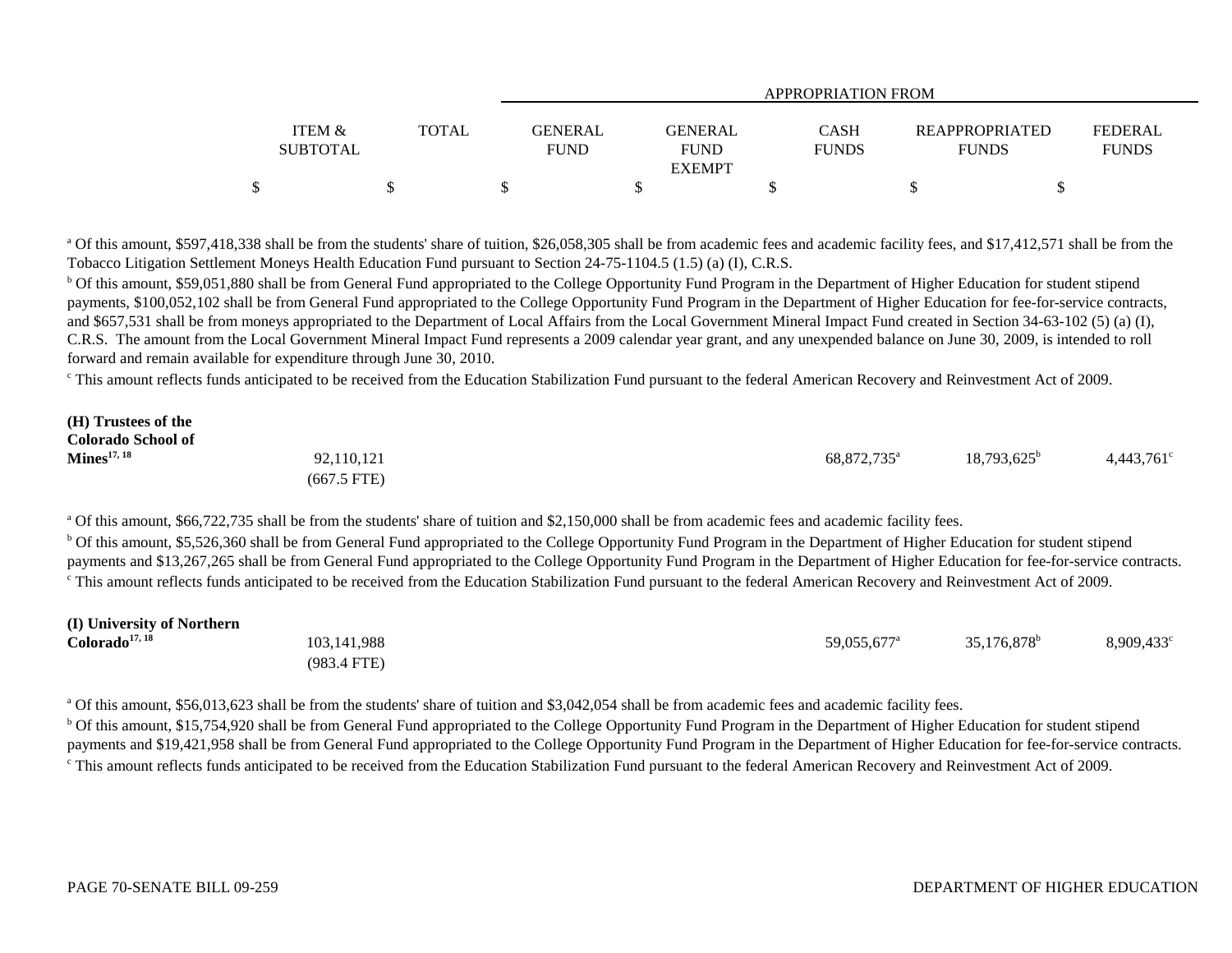|                                                                                                                        |                                |              | APPROPRIATION FROM            |    |                                                |    |                             |    |                                       |    |                                |
|------------------------------------------------------------------------------------------------------------------------|--------------------------------|--------------|-------------------------------|----|------------------------------------------------|----|-----------------------------|----|---------------------------------------|----|--------------------------------|
|                                                                                                                        | ITEM &<br><b>SUBTOTAL</b>      | <b>TOTAL</b> | <b>GENERAL</b><br><b>FUND</b> |    | <b>GENERAL</b><br><b>FUND</b><br><b>EXEMPT</b> |    | <b>CASH</b><br><b>FUNDS</b> |    | <b>REAPPROPRIATED</b><br><b>FUNDS</b> |    | <b>FEDERAL</b><br><b>FUNDS</b> |
|                                                                                                                        | \$                             | \$           | \$                            | \$ |                                                | \$ |                             | \$ |                                       | \$ |                                |
| (J) State Board for<br><b>Community Colleges and</b><br><b>Occupational Education</b><br><b>State System Community</b> |                                |              |                               |    |                                                |    |                             |    |                                       |    |                                |
| $\text{Colleges}^{17, 18, 18a}$                                                                                        | 321,238,103<br>$(5,089.0$ FTE) |              |                               |    |                                                |    | 177,417,320 <sup>a</sup>    |    | 118,520,778 <sup>b</sup>              |    | 25,300,005°                    |

<sup>a</sup> Of this amount, \$171,026,403 shall be from the students' share of tuition and \$6,390,917 shall be from academic fees and academic facility fees.

<sup>b</sup> Of this amount, \$95,147,640 shall be from General Fund appropriated to the College Opportunity Fund Program in the Department of Higher Education for student stipend payments, \$21,873,138 shall be from General Fund appropriated to the College Opportunity Fund Program in the Department of Higher Education for fee-for-service contracts, and \$1,500,000 shall be from moneys appropriated to the Department of Local Affairs from the Local Government Mineral Impact Fund created in Section 34-63-102 (5) (a) (I), C.R.S., for faculty and the development of community college-level curricula on alternative, renewable, and existing energies.

<sup>c</sup> This amount reflects funds anticipated to be received from the Education Stabilization Fund pursuant to the federal American Recovery and Reinvestment Act of 2009.

2,009,798,376

**(6) LOCAL DISTRICT JUNIOR COLLEGEGRANTS PURSUANT TOSECTION 23-71-301, C.R.S.**<sup>19</sup> 3,288,323<sup>a</sup> 3,288,323<sup>a</sup> 42,601,934 3,288,323<sup>a</sup>

<sup>a</sup> This amount reflects funds anticipated to be received from the Education Stabilization Fund pursuant to the federal American Recovery and Reinvestment Act of 2009.

| (7) DIVISION OF OCCUPATIONAL EDUCATION |         |         |                      |
|----------------------------------------|---------|---------|----------------------|
| (A) Administrative Costs               | 900,000 | 243,936 | 656.064 <sup>a</sup> |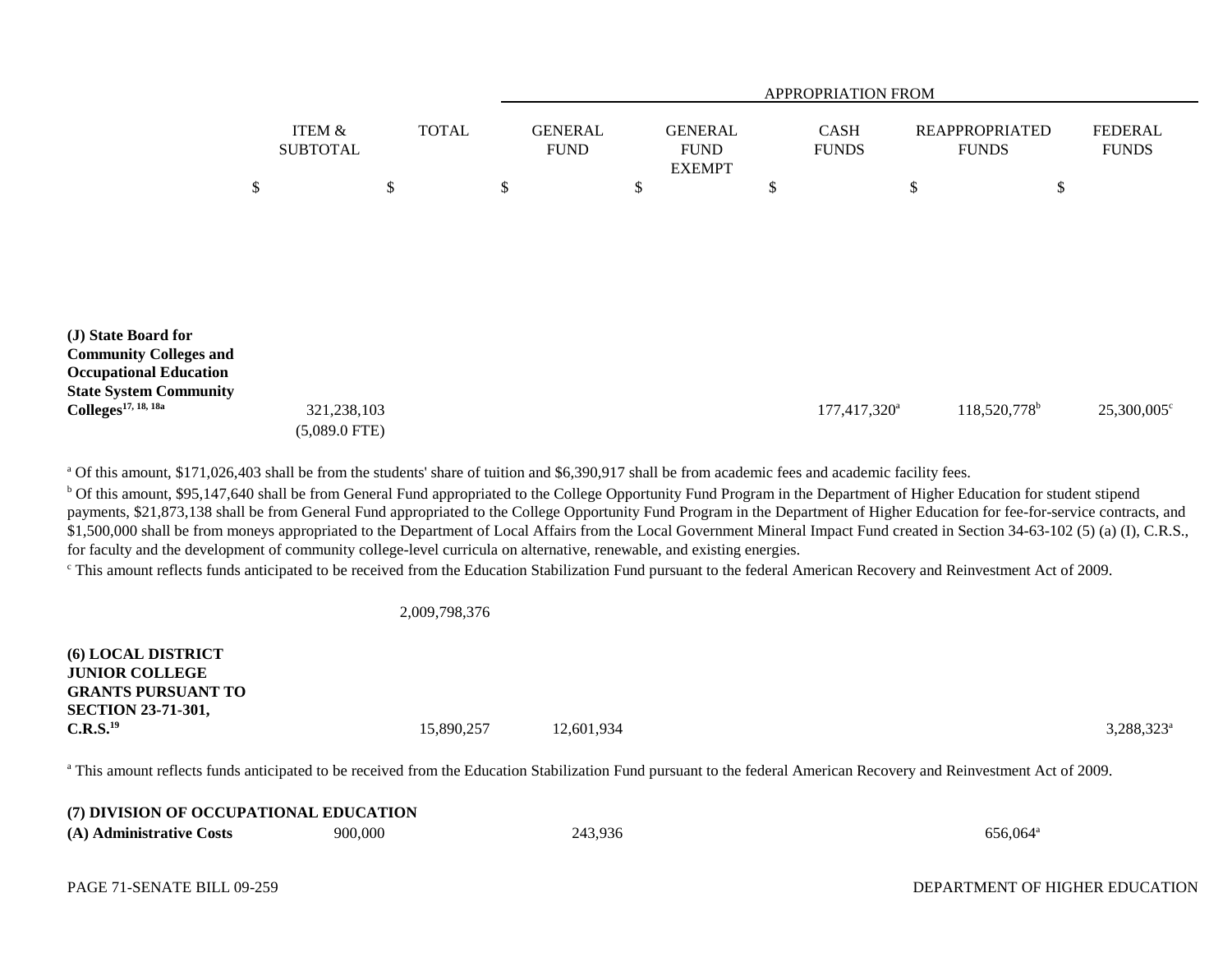|                                                                                                                                                                                  |                            |              |                               | APPROPRIATION FROM |                                                |      |                      |                                       |                                |  |  |
|----------------------------------------------------------------------------------------------------------------------------------------------------------------------------------|----------------------------|--------------|-------------------------------|--------------------|------------------------------------------------|------|----------------------|---------------------------------------|--------------------------------|--|--|
|                                                                                                                                                                                  | ITEM &<br><b>SUBTOTAL</b>  | <b>TOTAL</b> | <b>GENERAL</b><br><b>FUND</b> |                    | <b>GENERAL</b><br><b>FUND</b><br><b>EXEMPT</b> |      | CASH<br><b>FUNDS</b> | <b>REAPPROPRIATED</b><br><b>FUNDS</b> | <b>FEDERAL</b><br><b>FUNDS</b> |  |  |
|                                                                                                                                                                                  | $\boldsymbol{\$}$          | $\$$         | $\mathbb{S}$                  | $\$$               |                                                | $\$$ |                      | \$                                    | $\mathbb{S}$                   |  |  |
|                                                                                                                                                                                  |                            |              |                               |                    |                                                |      |                      | $(9.0$ FTE)                           |                                |  |  |
| <sup>a</sup> This amount shall be from statewide and departmental indirect cost recoveries.                                                                                      |                            |              |                               |                    |                                                |      |                      |                                       |                                |  |  |
| (B) Colorado Vocational<br><b>Act Distributions pursuant</b><br>to Section 23-8-102, C.R.S.                                                                                      | 23,189,191                 |              |                               |                    |                                                |      |                      | 23,189,191 <sup>a</sup>               |                                |  |  |
|                                                                                                                                                                                  |                            |              |                               |                    |                                                |      |                      |                                       |                                |  |  |
| <sup>a</sup> This amount shall be from moneys appropriated in the Department of Education.                                                                                       |                            |              |                               |                    |                                                |      |                      |                                       |                                |  |  |
| (C) Area Vocational School<br><b>Support</b>                                                                                                                                     | 11,202,546                 |              | 8,505,528                     |                    |                                                |      |                      |                                       | 2,697,018 <sup>a</sup>         |  |  |
| <sup>a</sup> This amount reflects funds anticipated to be received from the Education Stabilization Fund pursuant to the federal American Recovery and Reinvestment Act of 2009. |                            |              |                               |                    |                                                |      |                      |                                       |                                |  |  |
| (D) Sponsored Programs                                                                                                                                                           |                            |              |                               |                    |                                                |      |                      |                                       |                                |  |  |
| (1) Administration                                                                                                                                                               | 2,220,227                  |              |                               |                    |                                                |      |                      |                                       |                                |  |  |
| (2) Programs                                                                                                                                                                     | $(23.0$ FTE)<br>14,737,535 |              |                               |                    |                                                |      |                      |                                       |                                |  |  |
|                                                                                                                                                                                  | 16,957,762                 |              |                               |                    |                                                |      |                      |                                       | 16,957,762                     |  |  |
| (E) Colorado First<br><b>Customized Job Training</b>                                                                                                                             | 2,725,022                  |              |                               |                    |                                                |      |                      | $2,725,022^{\mathrm{a}}$              |                                |  |  |
| <sup>a</sup> This amount shall be from moneys appropriated in the Governor's Office.                                                                                             |                            |              |                               |                    |                                                |      |                      |                                       |                                |  |  |
|                                                                                                                                                                                  |                            | 54,974,521   |                               |                    |                                                |      |                      |                                       |                                |  |  |
| (8) AURARIA HIGHER EDUCATION CENTER <sup>17</sup>                                                                                                                                |                            |              |                               |                    |                                                |      |                      |                                       |                                |  |  |
| Administration                                                                                                                                                                   |                            | 17,670,252   |                               |                    |                                                |      |                      | $17,670,252$ <sup>a</sup>             |                                |  |  |
| PAGE 72-SENATE BILL 09-259                                                                                                                                                       |                            |              |                               |                    |                                                |      |                      | DEPARTMENT OF HIGHER EDUCATION        |                                |  |  |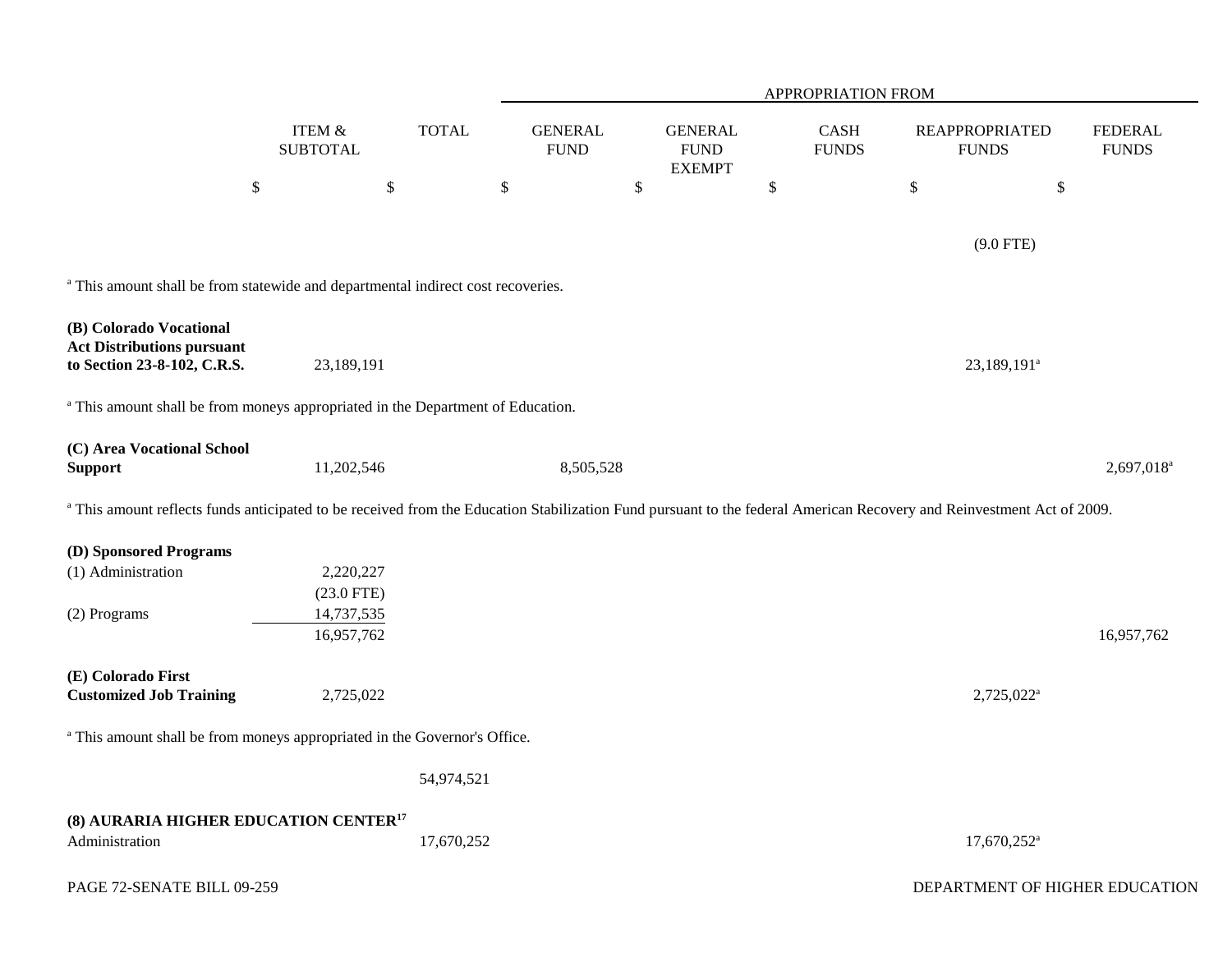|        |          |                                               | <b>APPROPRIATION FROM</b>                      |                             |  |                                                                         |  |  |  |  |
|--------|----------|-----------------------------------------------|------------------------------------------------|-----------------------------|--|-------------------------------------------------------------------------|--|--|--|--|
| ITEM & | SUBTOTAL | <b>TOTAL</b><br><b>GENERAL</b><br><b>FUND</b> | <b>GENERAL</b><br><b>FUND</b><br><b>EXEMPT</b> | <b>CASH</b><br><b>FUNDS</b> |  | <b>FEDERAL</b><br><b>REAPPROPRIATED</b><br><b>FUNDS</b><br><b>FUNDS</b> |  |  |  |  |
| \$     | \$       | \$                                            | \$                                             | D                           |  | \$                                                                      |  |  |  |  |
|        |          |                                               |                                                |                             |  | $(191.3$ FTE)                                                           |  |  |  |  |

<sup>a</sup> This amount shall be from the appropriations for the State Board of Community Colleges and Occupational Education, the Trustees of Metropolitan State College, and the Regents of the University of Colorado.

| (9) STATE HISTORICAL SOCIETY                                 |           |         |                          |             |
|--------------------------------------------------------------|-----------|---------|--------------------------|-------------|
| (A) Cumbres and Toltec                                       |           |         |                          |             |
| <b>Railroad Commission</b>                                   | 225,000   | 225,000 |                          |             |
|                                                              |           |         |                          |             |
| (B) Sponsored Programs                                       | 250,000   |         | $20,000^a$               | 230,000     |
|                                                              |           |         |                          | $(3.5$ FTE) |
|                                                              |           |         |                          |             |
| <sup>a</sup> This amount shall be from grants and contracts. |           |         |                          |             |
|                                                              |           |         |                          |             |
| (C) Auxiliary Programs                                       | 1,562,179 |         | $1,562,179$ <sup>a</sup> |             |
|                                                              |           |         |                          |             |
|                                                              |           |         | $(14.5$ FTE)             |             |

<sup>a</sup> This amount shall be from museum shop sales, micro-photo services, public education programs, membership and publication services, traveling exhibits, rentals, special event fees, donations, and gifts.

| (D) Gaming Revenue                  |              |                           |         |
|-------------------------------------|--------------|---------------------------|---------|
| <b>Gaming Cities Distribution</b>   | 4,721,360    | $4,721,360$ <sup>a</sup>  |         |
| <b>Statewide Preservation Grant</b> |              |                           |         |
| Program                             | 10,441,028   | $10,441,028$ <sup>a</sup> |         |
|                                     |              | $(18.0$ FTE)              |         |
| Society Museum and                  |              |                           |         |
| <b>Preservation Operations</b>      | 7,001,471    | $6,305,912^b$             | 695,559 |
|                                     | $(92.9$ FTE) |                           |         |
|                                     | 22,163,859   |                           |         |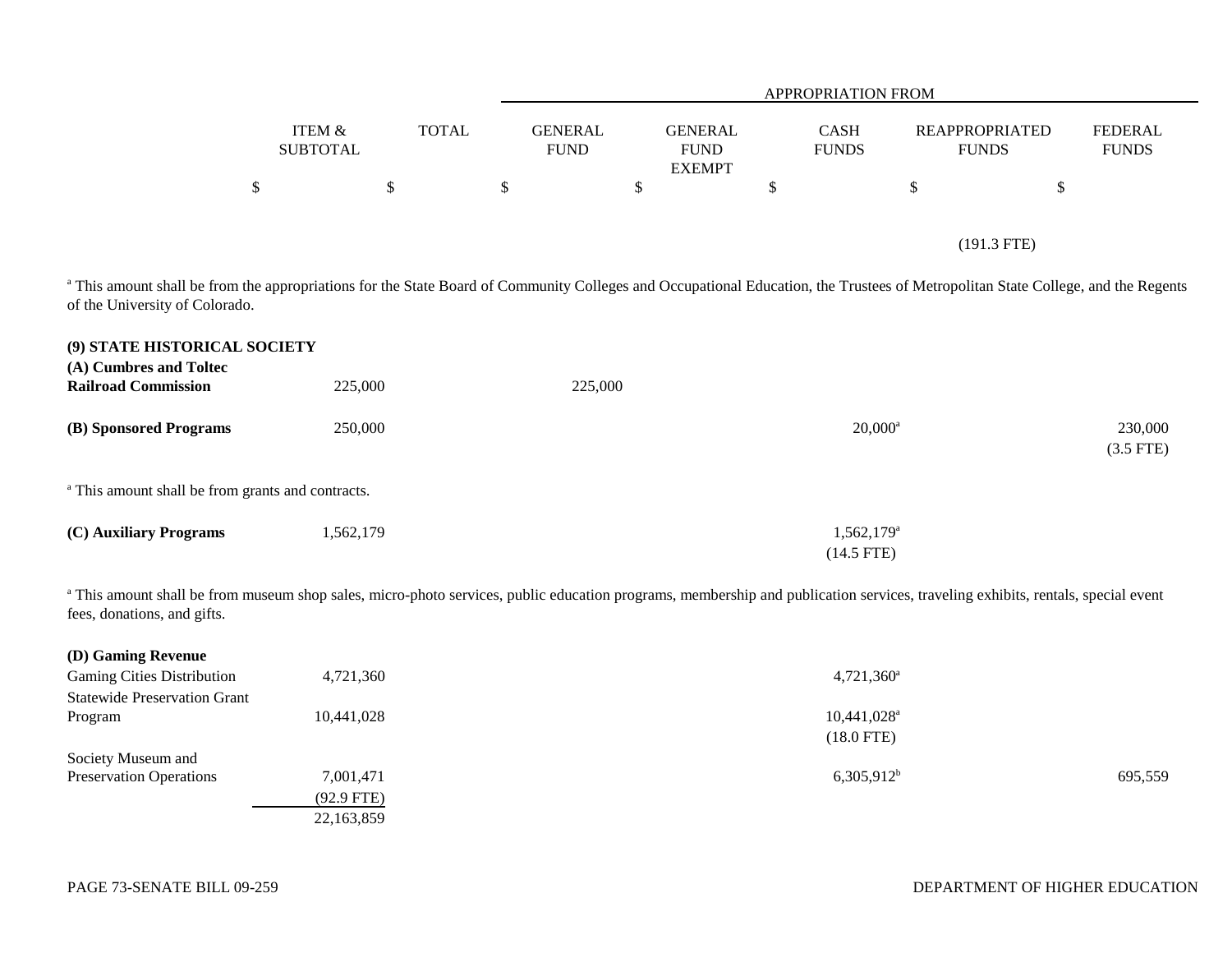|                                      |              | APPROPRIATION FROM                                      |                             |                                       |                                |  |  |  |  |
|--------------------------------------|--------------|---------------------------------------------------------|-----------------------------|---------------------------------------|--------------------------------|--|--|--|--|
| <b>ITEM &amp;</b><br><b>SUBTOTAL</b> | <b>TOTAL</b> | GENERAL<br><b>GENERAL</b><br><b>FUND</b><br><b>FUND</b> | <b>CASH</b><br><b>FUNDS</b> | <b>REAPPROPRIATED</b><br><b>FUNDS</b> | <b>FEDERAL</b><br><b>FUNDS</b> |  |  |  |  |
|                                      |              | <b>EXEMPT</b>                                           |                             |                                       |                                |  |  |  |  |
|                                      |              |                                                         |                             |                                       |                                |  |  |  |  |

<sup>a</sup> These amounts shall be from Limited Gaming Revenues deposited in the State Historical Fund, pursuant to Section 12-47.1-1201, C.R.S.

<sup>b</sup> Of this amount, \$5,509,164 shall be from Limited Gaming revenues deposited in the State Historical Fund, pursuant to Section 12-47.1-1201, C.R.S., and \$796,748 shall be from museum admission fees, user charges, and other sources of cash funds.

|                       | 24, 201, 038    |               |                 |               |               |
|-----------------------|-----------------|---------------|-----------------|---------------|---------------|
| <b>TOTALS PART VI</b> |                 |               |                 |               |               |
| (HIGHER EDUCATION)    | \$2,789,749,412 | \$660,480,872 | \$1,373,857,678 | \$584,529,808 | \$170,881,054 |

**FOOTNOTES** -- The following statements are referenced to the numbered footnotes throughout section 2.

- 13a Department of Higher Education, Colorado Commission on Higher Education, Administration, Administration; and College Opportunity Fund Program, Feefor-service Contracts with State Institutions -- It is the intent of the General Assembly that the Department of Higher Education reduce expenditures for the Department's administration line item by five percent. The Department should accordingly collect less in FY 2009-10 in indirect cost recoveries from the higher education agencies.
- 14 Department of Higher Education, Colorado Commission on Higher Education, Special Purpose, Enrollment/Tuition and Stipend Contingency -- The Colorado Commission on Higher Education may transfer spending authority from this line item to the Governing Boards in the event that tuition or stipend revenues increase beyond appropriated levels. The spending authority for this line item shall be in addition to the funds appropriated directly to the Governing Boards. The Colorado Commission on Higher Education shall not authorize transfers of spending authority from this line item to support tuition or fee increases.
- 15 Department of Higher Education, Colorado Commission on Higher Education Financial Aid, Work Study -- It is the intent of the General Assembly to allow the Colorado Commission on Higher Education to roll forward two percent of the Work Study appropriation to the next fiscal year.
- 16 Department of Higher Education, Colorado Commission on Higher Education Financial Aid, Special Purpose, National Guard Tuition Assistance Fund -- It is the intent of the General Assembly that only the minimum funds necessary to pay tuition assistance for qualifying applicants pursuant to Section 23-5-111.4, C.R.S. will be transferred to the National Guard Tuition Fund administered by the Department of Military Affairs. Any funds appropriated in this line item that are in excess of the minimum necessary to pay tuition assistance for qualifying applicants may be used for need based financial aid.
- 17 Department of Higher Education, Governing Boards, Trustees of Adams State College; Trustees of Mesa State College; Trustees of Metropolitan State College of Denver; Trustees of Western State College; Board of Governors of the Colorado State University System; Trustees of Fort Lewis College; Regents of the University of Colorado; Trustees of the Colorado School of Mines; University of Northern Colorado; State Board for Community Colleges and Occupational